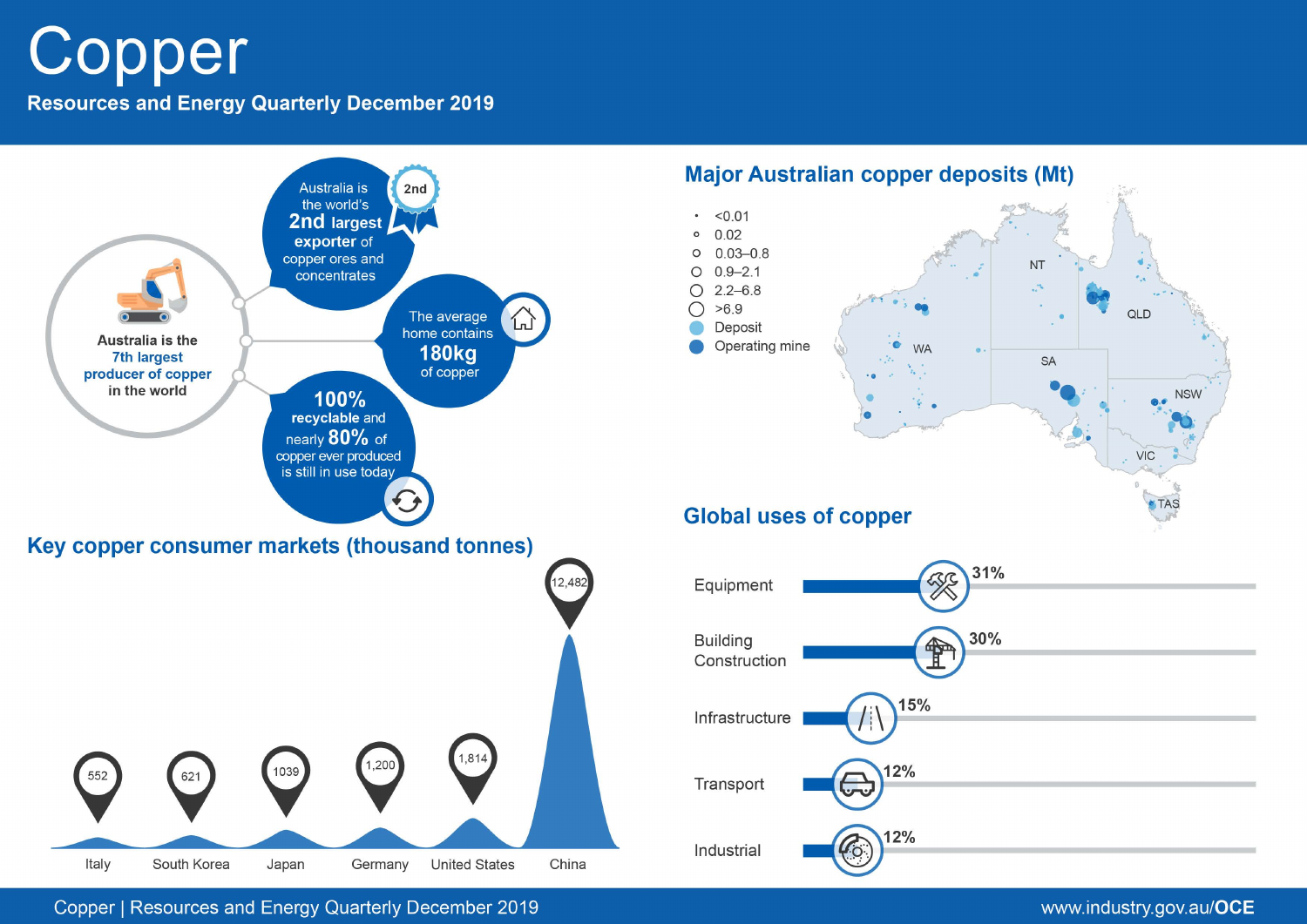# **12.1 Summary**

- Copper prices declined in 2019 to an average of US\$5,980 a tonne, weighed down by slowing economic growth. Over the outlook period, rising consumption is expected to boost prices, with the price forecast to reach US\$6,190 a tonne in 2021.
- Australia's copper exports are expected to grow in line with higher production, supported by expansions and new projects. Export volumes are forecast to rise from 932,000 tonnes in 2018–19 to 1.0 million tonnes in 2020–21 (metal content terms).
- Higher volumes and stronger prices are expected to increase Australia's copper export earnings. Export earnings are forecast to exceed \$10 billion in 2020–21, up from \$9.8 billion in 2018–19.

## **13.2 Prices**

#### Copper prices remained subdued

Slower economic growth and concerns about the impact of escalating US-China trade tensions weighed on copper prices in 2019 (Figure 12.1). The estimated copper price was US\$5,980 a tonne for the year, 8.3 per cent lower than in 2018. In the second half of the year, protests in Chile and Peru caused uncertainty and production outages, in turn supporting some price strength. Despite this, the copper price averaged US\$5,793 a tonne in the December quarter, 6.1 per cent lower year-on-year.

#### Consumption growth and supply deficit to support price rises

Over the outlook period, rising consumption and constrained production are expected to combine to support a modest recovery in copper prices. Prices are forecast to increase in 2020 and 2021, at an average rate of 1.8 per cent a year, to reach US\$5,890 a tonne in 2020 and US\$6,190 a tonne in 2021 (Figure 12.2). Consumption growth will be impacted by the pace of world economic growth, which in turn will be influenced by any resolution or escalation of US-China trade tensions.

## **Figure 12.1: Recent copper price and stock movements**



Source: LME (2019) official cash price; Bloomberg (2019) inventories LME, COMEX, SHFE

#### **Figure 12.2: Outlook for stocks and prices**



Source: LME (2019) official cash price; Bloomberg (2019) Department of Industry, Innovation and Science (2019)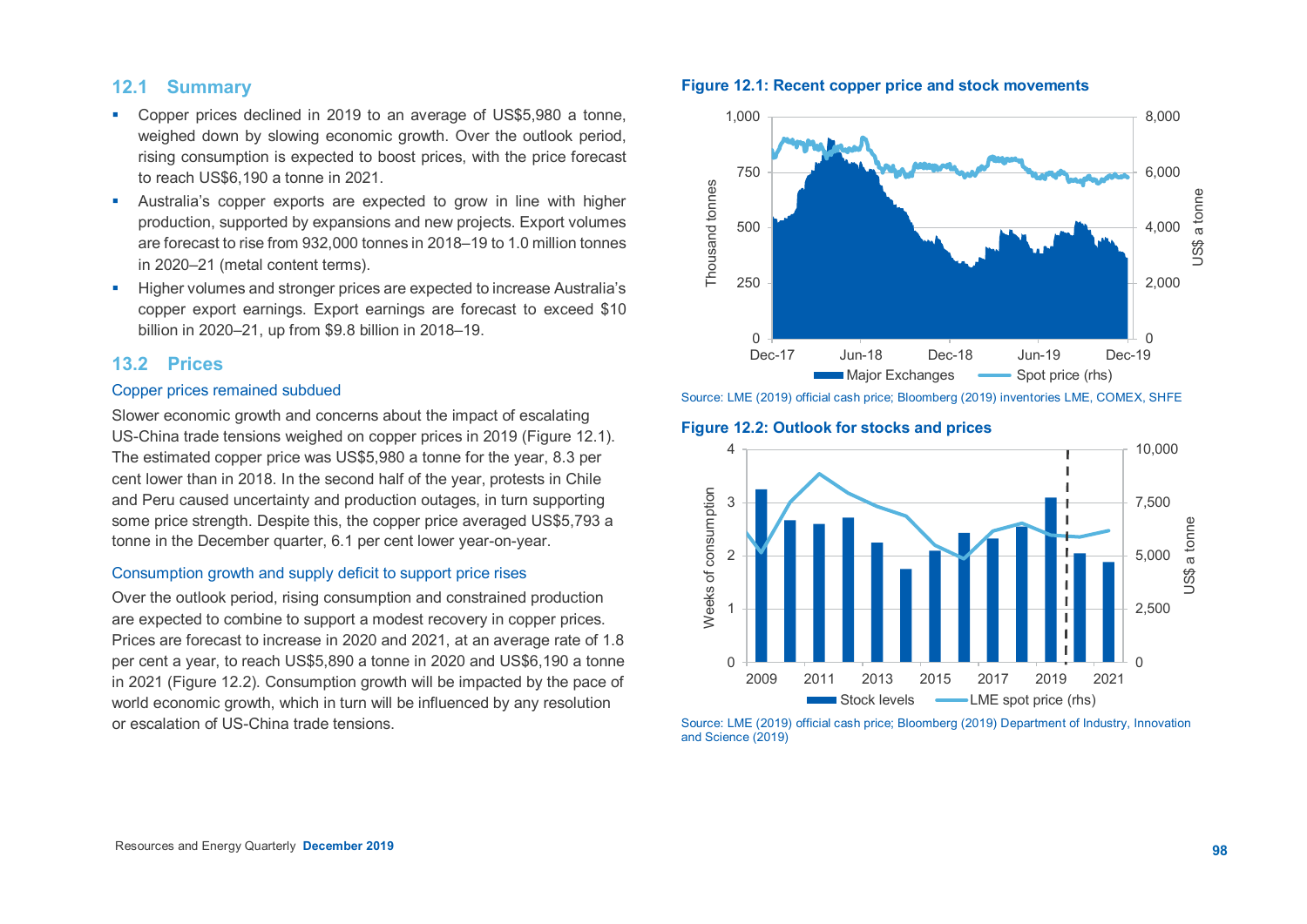# **13.3 World consumption**

## Economic conditions weigh on copper consumption

US-China trade tensions and an associated slowing in world economic growth continue to weigh on copper consumption. Consumption in the year to September was 17 million tonnes, 1.5 per cent lower than the same period in 2018, despite a slight uptick in consumption in the September quarter.

For 2019 as a whole, consumption is estimated to be 24 million tonnes, consistent with 2018 (Figure 12.3). Around half the world's refined copper is consumed in China, where consumption increased modestly in 2019 as increases in domestic refining capacity balanced decreases in copper imports. Consumption growth was flat in Europe and the US.

#### Expanding markets to support copper consumption growth

After lacklustre growth in 2018 and 2019, consumption is forecast to increase at an annual average rate of 3.6 per cent over the outlook period, to exceed 25 million tonnes in 2021 (Figure 12.3). This forecast is heavily dependent on the level of industrial activity in China. China's consumption is expected to be bolstered by stimulus to promote economic growth, which could promote higher copper consumption through energy grid infrastructure.

The vital role copper plays in electric vehicles, batteries and grid investment, including wind and solar generation, is expected to support strong growth beyond the outlook period. In the International Energy Agency's latest World Energy Outlook, in Stated Policies Scenario, the share of wind and solar generation is projected to double to reach 13 per cent of world generation in 2025. Electric vehicles are copper intensive, in batteries and charging infrastructure. There are strong projections of electric vehicle production increases, however there is uncertainty around the timing of production growth. Electric vehicle uptake is currently dependent on relative energy costs, government subsidies, market offerings and charging technology.

## **Figure 12.3: Outlook for refined copper consumption**



Source: World Bureau of Metal Statistics (2019); Department of Industry, Innovation and Science (2019)

## **13.4 World production**

#### Mine production challenges smoothed over 2019

Production outages and declining ore grades have constrained mine production in 2019, however, production has expanded more recently. Mine output is estimated to be 21 million tonnes in 2019, as per 2018. Many of the world's major copper producers are facing production challenges. Rising electricity costs, civil unrest and changes to tax regimes are plaguing operations in a low price environment. Mine production is forecast to expand by an average 2.5 per cent a year over the outlook period, to reach 22 million tonnes in 2021 (Figure 12.4).

Chile's copper production decreased an estimated 3.0 per cent in 2019, as the state-owned Codelco dealt with lowering ore grades, heavy rains and protests at Chuquicamata mine. Codelco's production to September 2019 was 1.2 million tonnes, 6.7 per cent lower year-on-year. Codelco is seeking finance for new mines and expansions, which are expected to support healthy production growth over the outlook period, as Chile maintains its status as the world's largest producer of mined copper.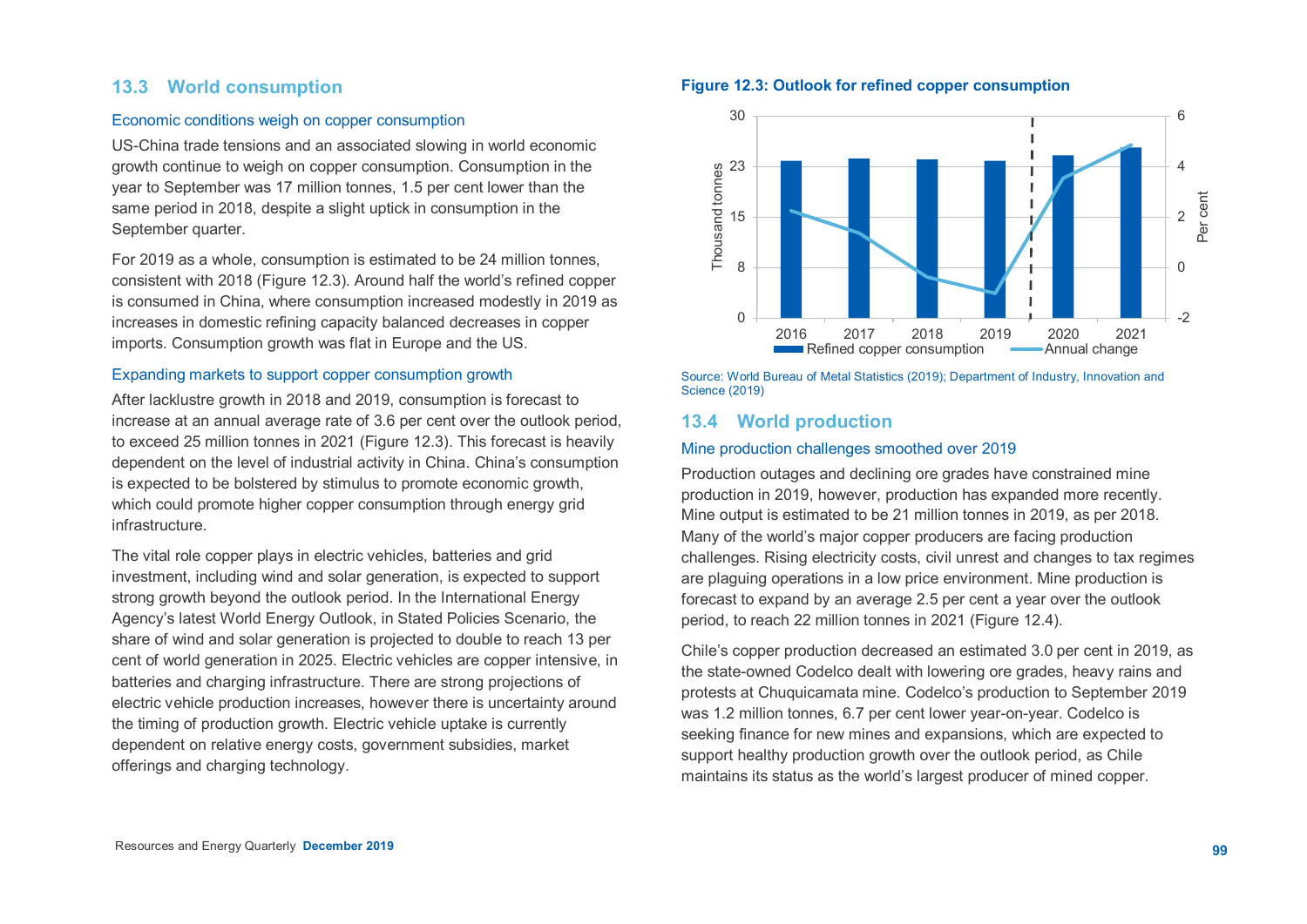In Panama, higher production has been supported by the continued rampup of the Cobre Panama mine, which started operations in February 2019 (an annual capacity of 340,000 tonnes). Protests at the Tia Maria project in Peru have impacted mine logistics and production. Recent capacity expansions in Peru are expected to support higher production in 2020 and 2021, growing an average 1.5 per cent a year.

#### **Figure 12.4: Outlook for copper mine production**



Source: World Bureau of Metal Statistics (2019); Department of Industry, Innovation and Science (2019)

In Indonesia, the transition of the Grasberg mine from open pit to underground has reduced production over 2019. Zambia's copper production is struggling to maintain current levels, amid higher electricity costs and taxation. Zambia's new taxation regime, where royalty rates increase in-line with the LME copper price, was introduced this year. The closure of Glencore Mutanda mine in the Democratic Republic of the Congo was brought forward a month to close at the start of December 2019. The mine is expected to be on care & maintenance for two years.

#### Healthy growth in refined production expected to continue

Expanding refinery capacity in China and India have supported increases in world refined production in 2019. World refined production is estimated to be 24 million tonnes in 2019, 2.1 per cent higher than 2018 (Figure 12.3). China accounts for around 40 per cent of world refined production, and 450,000 tonnes of new capacity have come online in 2019. Chile, the world's second largest refined copper producer, has seen production losses in 2019 that are expected to be broadly maintained over the outlook period. A number of facility closures are expected to keep refined production around current levels over the next two years.

Output of refined copper is forecast to increase by an average rate of 3.1 per cent a year to exceed 25 million tonnes in 2021, primarily supported by new refinery capacity in China (Figure 12.5). Refined production is likely to be affected by availability of concentrate supply, electricity costs and tightening environmental restrictions over the outlook period.

#### **Figure 12.5: Outlook for refined copper production**



Source: World Bureau of Metal Statistics (2019); Department of Industry, Innovation and Science (2019)

## **13.5 Australia**

#### Copper production expected to rise with new projects

After significant growth in 2018–19, Australia's copper production is expected to lower slightly in 2019–20, to a forecast 922,000 tonnes, as some mines suspend operations. Towards the end of the outlook period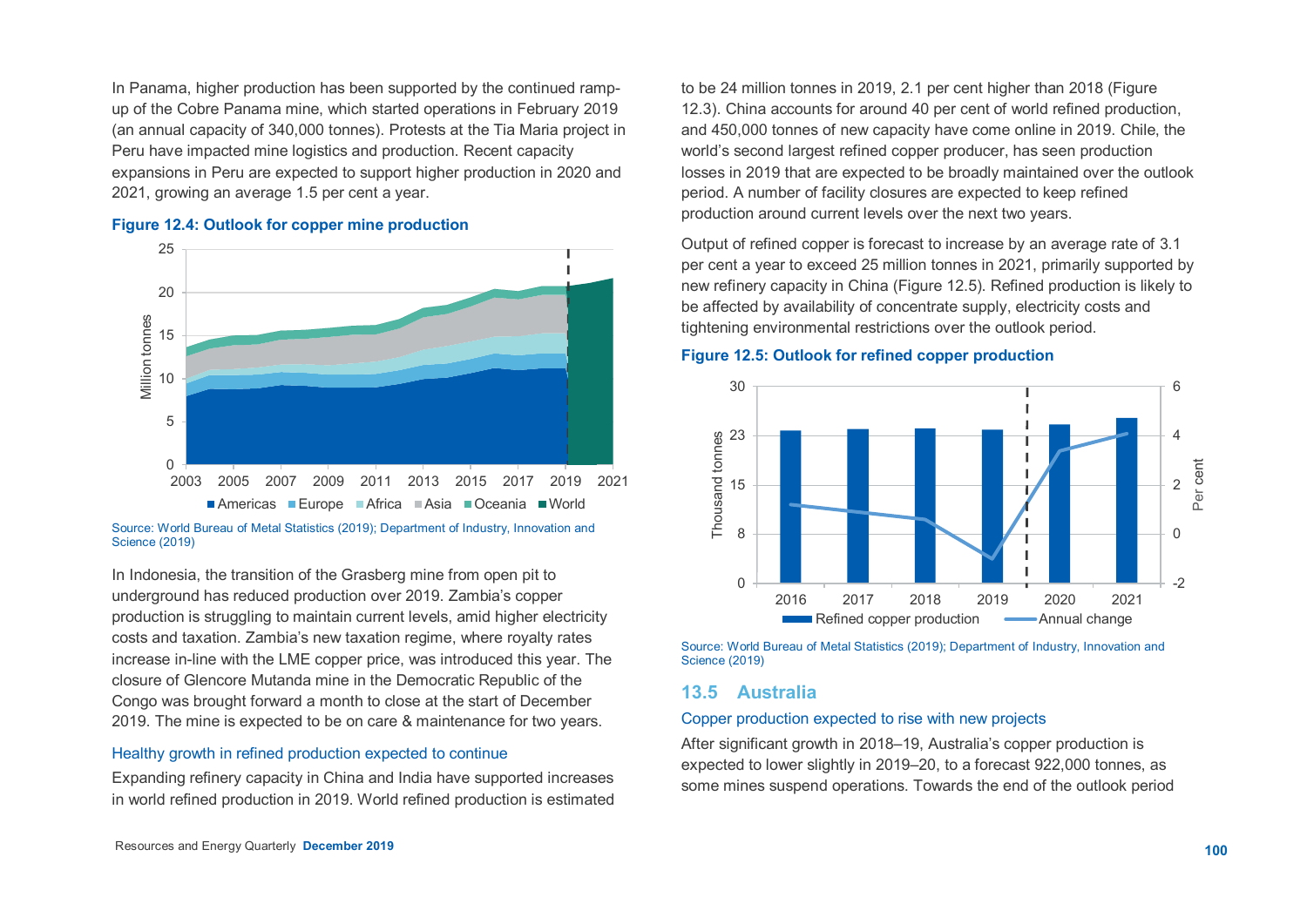new projects are expected to come online and production is forecast to rise 6.1 per cent to reach 978,000 tonnes in 2020–21 (see *Major Projects*  chapter).

The start-up of Oz Mineral's Carrapateena mine in South Australia, which has an annual capacity of 65,000 tonnes, is expected to contribute to this growth. The project start was delayed from November to December, due to the delivery of incorrect machinery equipment, and operations have not commenced at the time of writing. Recent low copper prices have prompted the sudden closure of Metals X's Nifty mine in Western Australia after an operational review. Production has also been suspended at EMR's Golden Grove mine in Western Australia.

Copper mines in drought affected areas, like Newcrest's Cadia mine and AMI's Peak mine in NSW, have introduced water efficiency measures and alternative water sourcing. Under current conditions these factors are not expected to reduce production, however production costs may increase.

#### Australia's export earnings grow in line with higher production

In 2019–20, subdued copper prices are expected to weigh on export earnings, which are forecast to fall 6.2 per cent to \$9.1 billion, down from \$9.7 billion in 2018–19. In 2020–21, earnings are forecast to grow at 11 per cent a year to exceed \$10 billion (Figure 12.6). Modest price increases are expected to add to the impact of volumes growth.

#### Copper exploration continues to grow

Copper exploration was \$117 million in the September quarter, 60 per cent higher than the same time last year (Figure 12.7). This follows strong expenditure increases in the June quarter, as strong gold prices stimulate interest in co-existing gold and copper deposits.

Higher expenditure has primarily been in Western Australia, which has tripled over the year and exploration activity in Queensland also increased.

#### Revisions to the outlook

Australia's forecast copper export earnings for 2020–21 have been revised up by \$136 million since the September 2019 *Resources and Energy*

*Quarterly*, as higher production volume forecasts outweigh a modest downward revision to copper prices.

#### **Figure 12.6: Australia's copper export volumes and values**



Source: ABS (2019) International Trade in Goods and Services, 5368.0; Department of Industry, Innovation and Science (2019)

**Figure 12.7: Quarterly copper exploration expenditure**



Source: ABS (2019) Mineral and Petroleum Exploration 8412.0